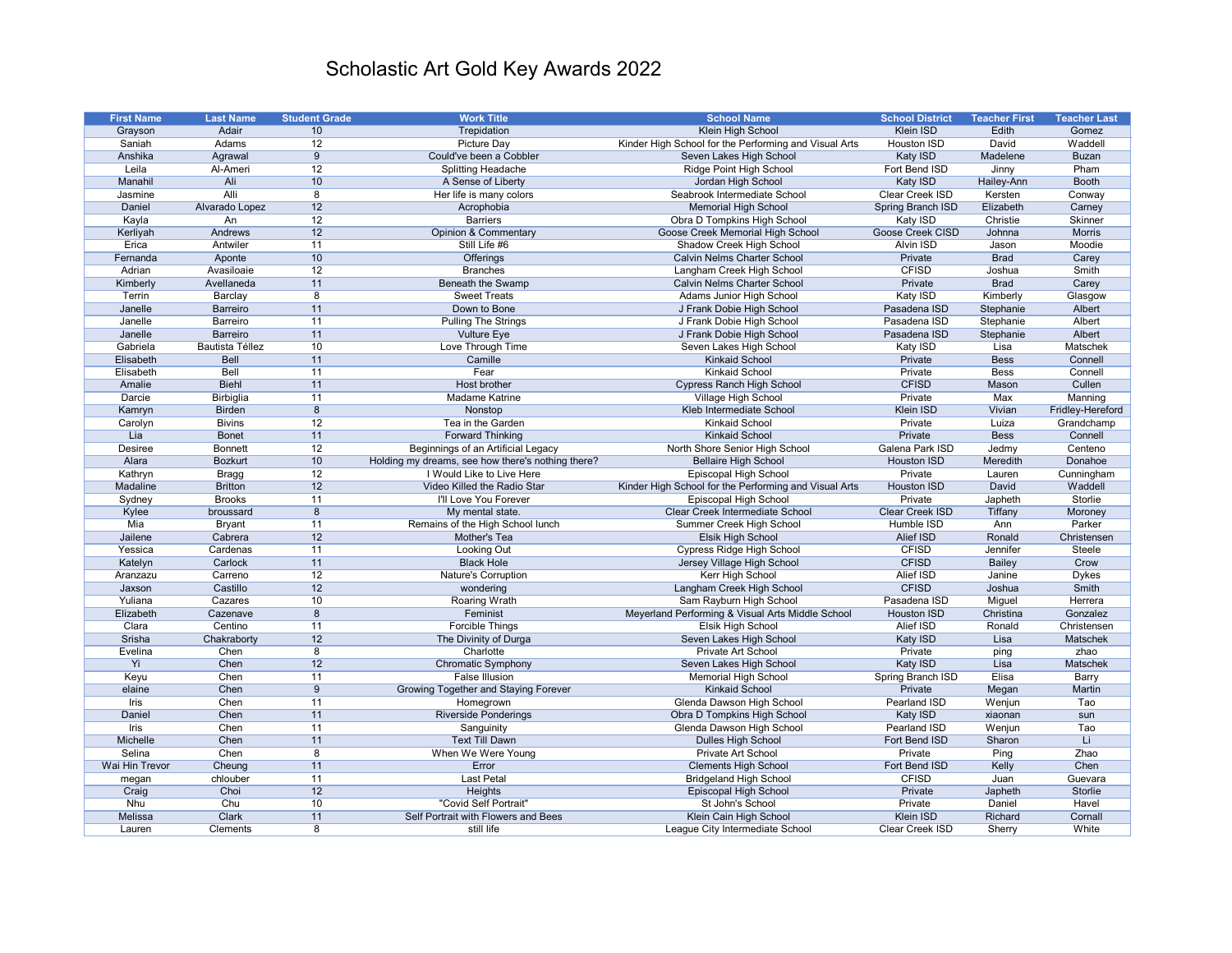| Philippine  | Clocher        | 12              | self awareness                              | <b>Village School</b>                                                 | Private                  | Selene            | <b>Bautista</b>  |
|-------------|----------------|-----------------|---------------------------------------------|-----------------------------------------------------------------------|--------------------------|-------------------|------------------|
| Francis     | Colmenares     | 8               | We are human too                            | Pin Oak Middle School                                                 | Houston ISD              | cindy             | sather           |
| Carolina    | Colon          | 11              | Beneath the Skin                            | Clear Lake High School                                                | Clear Creek ISD          | Peter             | <b>Storms</b>    |
| Dana Yliza  | Combate        | 12              | A New Record                                | Kinder High School for the Performing and Visual Arts                 | Houston ISD              | David             | Waddell          |
| Dana Yliza  | Combate        | 12              | Manipulation                                | Kinder High School for the Performing and Visual Arts                 | <b>Houston ISD</b>       | David             | Waddell          |
| Dana Yliza  | Combate        | 12              | The Cause of the Great Divide               | Kinder High School for the Performing and Visual Arts                 | Houston ISD              | David             | Waddell          |
| Faith       | Connolly       | 12              | <b>Artistic Grip</b>                        | <b>Cypress Ranch High School</b>                                      | <b>CFISD</b>             | Jason             | Neumann          |
| Mariana     | Cortez         | 12              | Cultivating                                 | Cypress Ridge High School                                             | <b>CFISD</b>             | Kevin             | Wagner           |
| Sarah       | Coulson        | 10              | My Happy Place                              | <b>Cypress Woods High School</b>                                      | <b>CFISD</b>             | Qindeel           | <b>Butt</b>      |
| Eliza       | Crawford       | 12              | Red Land                                    | Lamar High School                                                     | Houston ISD              | Robert            | <b>Stiles</b>    |
| Mikaela     | Dague          | 8               | Lost in the Woods                           | <b>Hopper Middle School</b>                                           | <b>CFISD</b>             | Dawn              | Read             |
| Sydney      | Dang           | 8               | <b>Severed Ties</b>                         | <b>Bleyl Middle School</b>                                            | <b>CFISD</b>             | Justin            | Roberson         |
| Gabriela    | Davila         | 10              | Woven Victoria                              | St John XXIII Preparatory High School                                 | Private                  | Carol             | Szymanski        |
| Emme        | Day            | 11              | I don't Look Forward to My Birthday Anymore | St Agnes Academy                                                      | Private                  | Terry             | Suprean          |
| Kimberly    | Dekarske       | 8               | <b>Busy Mind</b>                            | Kleb Intermediate School                                              | Klein ISD                | Vivian            | Fridley-Hereford |
| Tatiana     | Del Pilar      | 12              | La Llorona                                  | Clear Falls High School                                               | Clear Creek ISD          | michael           | helfenstein      |
| Naomi       | Delemos        | 11              | <b>Midwinter's Dream</b>                    | <b>Memorial High School</b>                                           | <b>Spring Branch ISD</b> | Elisa             | <b>Barry</b>     |
| Vanessa     | Delgado        | 12              | The Spring of Clarity                       | Spring Woods High School                                              | Spring Branch ISD        | rebekah           | tee              |
| Catherine   | Deng           | 9               | <b>Self Portrait</b>                        | <b>Private Art School</b>                                             | Private                  | Haicun            | Weng             |
| Isabella    | Diaz-Mira      | 11              | Overflow                                    | St. John's School                                                     | Private                  | Kristiane         | Stapleton        |
| Yuwen       | Ding           | 11              | Downtown                                    | <b>Clements High School</b>                                           | Fort Bend ISD            | Kelly             | Chen             |
| Michael     | Do             | 8               | Upside Down Me                              | Kleb Intermediate School                                              | Klein ISD                | Vivian            | Fridley-Hereford |
| Quoc        | Doan           | 8               | Who Am I? Quoc                              | <b>Holub Middle School</b>                                            | <b>Alief ISD</b>         | Allyson           | Jones            |
| Grace       | Dong           | 8               | Running Into the Night                      | Seven Lakes Junior High School                                        | Katy ISD                 | Haicun            | Weng             |
| Alina       | Du             | 10              | B.C. (Before Covid)                         | <b>Memorial High School</b>                                           | Spring Branch ISD        | Elisa             | <b>Barry</b>     |
| Alina       | Du             | 10              | The Road Not Taken                          | <b>Memorial High School</b>                                           | Spring Branch ISD        | Elisa             | Barry            |
| Valeria     | Dumitrascu     | 10              | Leaving footprints                          | Jordan High School                                                    | Katy ISD                 | Katrina           | Cerk             |
| Jacqueline  | Duong          | 10              | Death                                       | DeBakey High School for Health Professions                            | Houston ISD              | Neda              | Khan             |
| Jacqueline  | Duong          | 10              | Engulfed                                    | DeBakey High School for Health Professions                            | <b>Houston ISD</b>       | Neda              | Khan             |
| Jacqueline  | Duong          | 10              | Road Home                                   | DeBakey High School for Health Professions                            | Houston ISD              | Neda              | Khan             |
| Karma       | Elbadawy       | 12              | Ascend                                      | Episcopal High School                                                 | Private                  | Japheth           | Storlie          |
| Jason       | Fan            | 10 <sup>°</sup> | Vested in Chaos                             | <b>Memorial High School</b>                                           | Spring Branch ISD        | Elisa             | Barry            |
| Nicholas    | Ferruzzo       | 11              | <b>Blue Coral Reef</b>                      | St Thomas High School                                                 | Private                  | <b>MIKE</b>       | <b>NEBEL</b>     |
| Lily        | Forbes         | 12              | One Percent                                 | Cy-Fair High School                                                   | <b>CFISD</b>             | Jerilyn           | Muster           |
| Cindy Xinyi | Fu             | 11              | A Wrinkled Past                             | <b>Memorial High School</b>                                           | Spring Branch ISD        | Elisa             | <b>Barry</b>     |
|             | <b>Fuentes</b> | 10 <sup>°</sup> |                                             |                                                                       | Houston ISD              | Neda              | Khan             |
| Jorge       | <b>Fuentes</b> | 12              | Climb Up<br>Long Way Down                   | DeBakey High School for Health Professions<br>Galena Park High School | Galena Park ISD          | Wesley            | Frey             |
| Maryann     | Fuentes        | 10              | Which way is Which                          | DeBakey High School for Health Professions                            | Houston ISD              | Neda              | Khan             |
| Jorge       | Gai            |                 |                                             | Awty International School                                             |                          |                   |                  |
| Rachel      |                | 12              | Passerby                                    | <b>Westbury Christian School</b>                                      | Private<br>Private       | Angela            | Maxwell<br>Zhu   |
| Ziye        | Gao            | 12              | <b>Riverside Siblings</b>                   |                                                                       | Klein ISD                | Feng              |                  |
| Elysia      | Garcia         | 11<br>8         | Honey cow<br>Out of Mind                    | Klein Oak High School<br>Ulrich Intermediate School                   | Klein ISD                | Zaeed<br>Meredith | Kala             |
| Russell     | Garcia         |                 |                                             |                                                                       |                          |                   | Waggoner         |
| Joann       | Geogi          | 10              | Imprisoned by Insomnia<br>Them              | Clear Brook High School                                               | Clear Creek ISD          | Jeffrey           | Samp             |
| Kendyl      | Gettman        | 10              |                                             | Elsik High School                                                     | Alief ISD                | Ronald            | Christensen      |
| Sana        | Ghauri         | 11              | Icosahedron Teapot                          | <b>Kinkaid School</b>                                                 | Private                  | Luiza             | Grandchamp       |
| Saanvi      | Gireesh        | 11              | How To Feel                                 | <b>Elkins High School</b>                                             | Fort Bend ISD            | Ryan              | Morales          |
| Saanvi      | Gireesh        | 11              | Saturday Afternoon                          | <b>Elkins High School</b>                                             | Fort Bend ISD            | Ryan              | Morales          |
| Saanvi      | Gireesh        | 11              | Still A Puzzle                              | <b>Elkins High School</b>                                             | Fort Bend ISD            | Ryan              | Morales          |
| Christine   | Goh            | 12              | <b>Ducklings</b>                            | Private Art School                                                    | Private                  | ping              | zhao             |
| Christine   | Goh            | 12              | Reflection                                  | Private Art School                                                    | Private                  | ping              | zhao             |
| Josefina    | Gomez          | 10              | Wonders within Light                        | DeBakey High School for Health Professions                            | <b>Houston ISD</b>       | Neda              | Khan             |
| Anastasia   | Gonzalez       | 9               | <b>Fried Rice</b>                           | Clear Creek High School                                               | Clear Creek ISD          | Travis            | Garner           |
| Alondra     | Granados       | 10 <sup>°</sup> | America's Welcome                           | North Shore Senior High School                                        | Galena Park ISD          | Katie             | Cunningham       |
| Minzi       | Gray           | 12              | <b>Mental Warfare</b>                       | <b>Clear Springs High School</b>                                      | Clear Creek ISD          | Ann               | Albritton        |
| Vanessa     | Green          | 8               | Friends for Life                            | San Jacinto Intermediate School                                       | Pasadena ISD             | Lindsay           | <b>Clark</b>     |
| Amelia      | Gu             | 10              | Seafood                                     | Westside High School                                                  | Houston ISD              | Susan             | Smith            |
| Milano      | Gutierrez      | 10              | Sun, water, and nutrients                   | St Agnes Academy                                                      | Private                  | <b>Terry</b>      | Suprean          |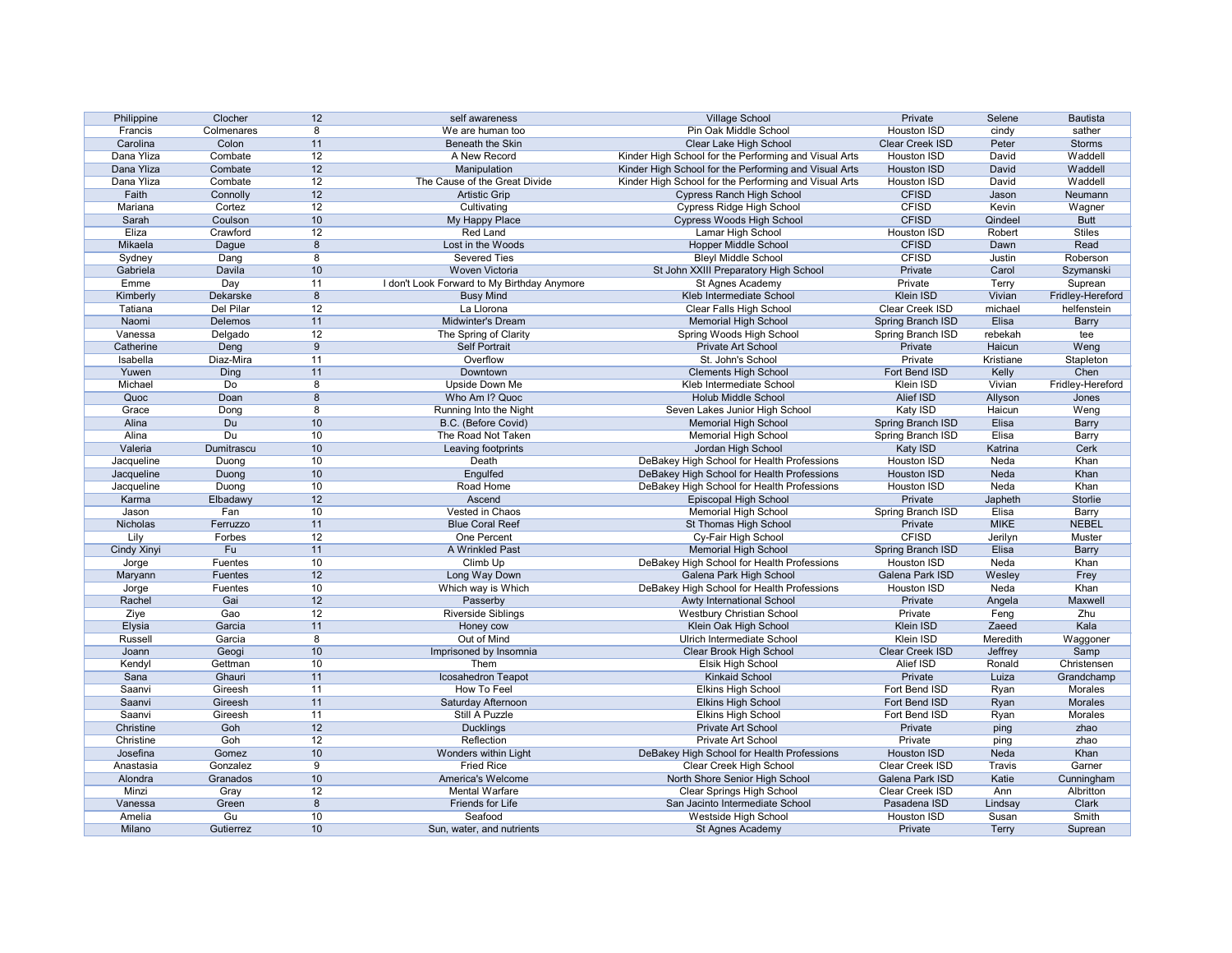| Nour         | Hage           | 11              | Engulfed in Media               | St Agnes Academy                                      | Private           | Terry       | Suprean          |
|--------------|----------------|-----------------|---------------------------------|-------------------------------------------------------|-------------------|-------------|------------------|
| Zoe          | Hall           | 10              | 1954 Under Cirrus Clouds        | Kerr High School                                      | Alief ISD         | Michelle    | Kasmarek         |
| Rami         | Hamada         | 11              | Pharaoh dance                   | Klein Cain High School                                | Klein ISD         | Marisa      | Marsico          |
| Julia        | Hamilton       | 12              | black affair 2                  | Klein High School                                     | Klein ISD         | Jill        | Chauvin          |
| Nicole       |                | 11              | skin & bones                    |                                                       | Private           |             | Moore            |
|              | Hampton        |                 |                                 | <b>Emery Weiner School</b>                            |                   | Paige       |                  |
| Emily        | Han            | 11              | A Jerk At Rest                  | James E Taylor High School                            | Katy ISD          | Haicun      | Weng             |
| Emily        | Han            | 11              | Blooming in the Sun             | James E Taylor High School                            | Katy ISD          | Haicun      | Weng             |
| Emily        | Han            | 11              | Boy King                        | James E Taylor High School                            | Katy ISD          | Haicun      | Weng             |
| Emily        | Han            | 8               | Korean Engagement 1964          | Seven Lakes Junior High School                        | Katy ISD          | Gina        | Van Hoozer       |
| Katherine    | Han            | 8               | Thriving                        | Private Art School                                    | Private           | ping        | zhao             |
| Stephanie    | Han            | 11              | Time Flys                       | <b>Memorial High School</b>                           | Spring Branch ISD | Elisa       | Barry            |
| Kendall      | Hannasch       | 8               | Papa's Girls                    | Seven Lakes Junior High School                        | Katy ISD          | Gina        | Van Hoozer       |
| Zahra        | Haque          | 10              | Orna Ebong Churi                | Westside High School                                  | Houston ISD       | Susan       | Smith            |
| Keerthana    | Hari           | 11              | <b>Education Empowers</b>       | Jordan High School                                    | Katy ISD          | Katrina     | Cerk             |
| Karina       | Hartman        | 12              | The Female Gaze                 | <b>Stratford High School</b>                          | Spring Branch ISD | Jessica     | Dikdan           |
| jennifer     | hernandez      | 11              | Imperfections make you unique   | <b>Cypress Ridge High School</b>                      | <b>CFISD</b>      | Jennifer    | Steele           |
| Camila       | Hernandez      | 10              | <b>Masking my Emotions</b>      | Jordan High School                                    | Katy ISD          | Katrina     | Cerk             |
| Alex         | Hiles          | 9               | Attack of the Iron Salmon       | Klein Oak High School                                 | Klein ISD         | Matthew     | Golden           |
| Marissa      | Hines          | 12              | <b>Healing Wounds</b>           | <b>Memorial High School</b>                           | Spring Branch ISD | Elisa       | <b>Barry</b>     |
| Sophia       | Ho             | 12              | My Enchanted Rainforest         | <b>Bellaire High School</b>                           | Houston ISD       | Meredith    | Donahoe          |
| adalyn       |                | $\overline{7}$  | <b>Surreal Sting</b>            | Adams Junior High School                              | Katy ISD          | Kimberly    |                  |
|              | hodge          |                 |                                 |                                                       |                   |             | Glasgow          |
| Eliza        | Hoffman        | 10              | Peering Into the Mystic         | <b>Clear Springs High School</b>                      | Clear Creek ISD   | Ann         | Albritton        |
| Caitlin      | Holcomb        | 8               | Trauma                          | Kleb Intermediate School                              | <b>Klein ISD</b>  | Vivian      | Fridley-Hereford |
| Lucy         | Holden         | 11              | Rodent Redemption               | Episcopal High School                                 | Private           | Pejman      | Milani           |
| Raymond      | Holman         | 8               | <b>Layered Cattle</b>           | Dr Edward Roberson Middle School                      | Spring ISD        | Evan        | White            |
| Ching-Hsin   | Hou            | 10              | <b>Burned Out</b>               | Clear Lake High School                                | Clear Creek ISD   | Peter       | <b>Storms</b>    |
| Florence     | H <sub>u</sub> | 12              | Ctrl+C Ctrl+V                   | Seven Lakes High School                               | Katy ISD          | Hongliang   | Huang            |
| Yuelin       | Hu             | 9               | Future                          | Jordan High School                                    | Katy ISD          | Haicun      | Weng             |
| Florence     | Hu             | 12              | Piece by Piece                  | Seven Lakes High School                               | Katy ISD          | Hongliang   | Huang            |
| Teresa       | Hu             | 8               | Roll In Roses                   | Private Art School                                    | Private           | Yan         | Zu               |
| Celine       | Huang          | 12              | <b>Picking Oranges</b>          | St. John's School                                     | Private           | Daniel      | Havel            |
| Madison      | Huang          | 9               | worn hands                      | Obra D Tompkins High School                           | Katy ISD          | Haoxiang    | Zhang            |
| David        | Hull           | 12              | King Nothing                    | DeBakey High School for Health Professions            | Houston ISD       | Neda        | Khan             |
| Claire       | Hummel         | 8               | <b>Edgar Allan Poe</b>          | Northland Christian School                            | Private           | Katie       | Lopez            |
| Clara        |                |                 |                                 |                                                       |                   |             |                  |
| Clara        | Hurley         | 11              | Copper Top Beauty Queen         | <b>Memorial High School</b>                           | Spring Branch ISD | Elizabeth   | Carney           |
|              | <b>Hurley</b>  | 11              | Paper in Motion                 | Memorial High School                                  | Spring Branch ISD | Elizabeth   | Carney           |
| Gabriela     | Ibarra         | 12              | Made by Yours Truly             | <b>Bellaire High School</b>                           | Houston ISD       | Meredith    | Donahoe          |
| Kaitlyn      | Janak          | 12              | Lost of Familiarity             | Ridge Point High School                               | Fort Bend ISD     | Jinny       | Pham             |
| Udet         | Jasso          | 11              | Watching The World              | Sam Rayburn High School                               | Pasadena ISD      | Tara        | Thompson         |
| Erin         | Jeon           | 10 <sup>°</sup> | Our Mother                      | James E Taylor High School                            | Katy ISD          | Melissa     | Lobpries         |
| Matthew      | Jeong          | 9               | Bon Voyage                      | Kinder High School for the Performing and Visual Arts | Houston ISD       | Judith      | Switek           |
| Kate-Yeonjae | Jeong          | 10              | Matthew Seungho                 | Kinder High School for the Performing and Visual Arts | Houston ISD       | Judith      | Switek           |
| Joshua       | Jimenez        | 9               | <b>Angels Calling</b>           | Alief Taylor High School                              | Alief ISD         | edmund      | moore            |
| Jade         | Jimenez        | 11              | Strike of reds                  | Carver High School Applied Tech/Eng/Arts              | Aldine ISD        | Matthew     | Kirkpatrick      |
| Catherine    | Jin            | 11              | Errors Of Your Ways             | <b>Clements High School</b>                           | Fort Bend ISD     | Kelly       | Chen             |
| Pauline      | Jo             | 12              | Walking Back to the Past        | Seven Lakes High School                               | Katy ISD          | Lisa        | Matschek         |
| Desirey      | Juarez         | 11              | Spite                           | Calvin Nelms Charter School                           | Private           | <b>Brad</b> | Carey            |
| Syble        | Key            | 11              | Stepping Out of my Comfort Zone | <b>Memorial High School</b>                           | Spring Branch ISD | Marilyn     | Guerinot         |
| zuhra        | khan           | 12              | Mindfulness                     | Kingwood High School                                  | Humble ISD        | Melissa     | Frye             |
| Hunya        | Khan           | 9               | <b>Umbra</b>                    | Jordan High School                                    | Katy ISD          | Katrina     | Cerk             |
|              |                |                 |                                 |                                                       |                   |             |                  |
| Isa          | Khann          | 11              | Self-Portrait with Plant        | Klein Cain High School                                | Klein ISD         | Richard     | Cornall          |
| <b>Brian</b> | Kim            | $\overline{7}$  | A Different Dimension           | St. John's School                                     | Private           | inyoung     | seoung           |
| Hyunchae     | Kim            | 10 <sup>°</sup> | <b>Blue Worlds</b>              | Spring Woods High School                              | Spring Branch ISD | rebekah     | tee              |
| Hannah       | Kim            | 10              | <b>Mysterious</b>               | <b>Memorial High School</b>                           | Spring Branch ISD | Elisa       | <b>Barry</b>     |
| Hannah       | Kim            | 10              | Spreading the Light             | <b>Memorial High School</b>                           | Spring Branch ISD | Elisa       | <b>Barry</b>     |
| Hannah       | Kim            | 10 <sup>°</sup> | Transformation                  | <b>Memorial High School</b>                           | Spring Branch ISD | Elisa       | <b>Barry</b>     |
| Enya         | Krathaus       | 9               | Threads                         | Kinder High School for the Performing and Visual Arts | Houston ISD       | Vicki       | Fowler           |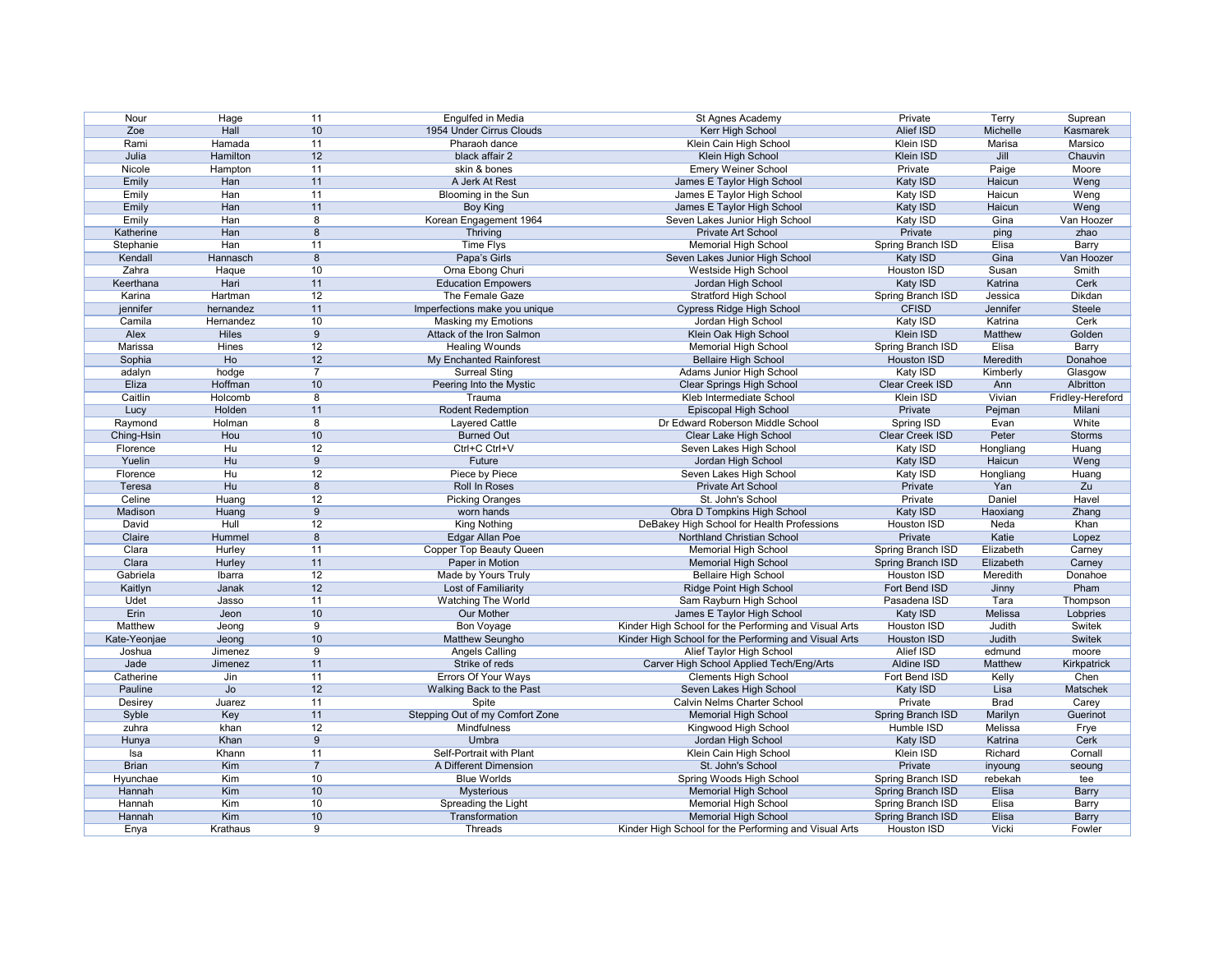| Kassie            | Kujawa           | 11              | Marcus is present              | Spring Woods High School                              | Spring Branch ISD  | rebekah     | tee                |
|-------------------|------------------|-----------------|--------------------------------|-------------------------------------------------------|--------------------|-------------|--------------------|
| Kassie            | Kujawa           | 11              | <b>Trading Faces</b>           | Spring Woods High School                              | Spring Branch ISD  | rebekah     | tee                |
| <b>Nick</b>       | Kyriakides-Crowe | 12              | The Hand that Feeds            | <b>Kinkaid School</b>                                 | Private            | <b>Bess</b> | Connell            |
| Samira            | Larroque         | 10              | Fallen                         | <b>Calvin Nelms Charter School</b>                    | Private            | <b>Brad</b> | Carey              |
| Elyssa            | Lassoued         | 9               | Justice and Jubilation         | <b>Kinkaid School</b>                                 | Private            | <b>Bess</b> | Connell            |
| Laura             | Lee              | 11              | Carefree                       | <b>Memorial High School</b>                           | Spring Branch ISD  | Elisa       | Barry              |
| Laura             | Lee              | 11              | Exposed                        | <b>Memorial High School</b>                           | Spring Branch ISD  | Elisa       | <b>Barry</b>       |
| Yeo Jin           | Lee              | 10              | <b>Her</b>                     | <b>Stratford High School</b>                          | Spring Branch ISD  | Rachel      | <b>Goins</b>       |
| Elika             | Lee              | 8               | <b>Melodies Within</b>         | <b>Memorial Middle School</b>                         | Spring Branch ISD  | Felicia     | Marshall           |
| Elika             | Lee              | 8               | <b>World Around</b>            | <b>Memorial Middle School</b>                         | Spring Branch ISD  | Felicia     | Marshall           |
| Jacob             | Lemos            | 11              | Fear of Music                  | <b>Bridgeland High School</b>                         | <b>CFISD</b>       | Nancy       | <b>Hines</b>       |
| Sophie            | Lewis            | 11              | Dry Skin                       | <b>Emery Weiner School</b>                            | Private            | Paige       | Moore              |
| Kaylyn            | Li               | 9               | Alleyway                       | Private Art School                                    | Private            | ping        | zhao               |
| Amanda            | Li               | 8               | Dear You                       | Private Art School                                    | Private            | Haicun      | Weng               |
| Guanyi            | Li               | 11              | Frozen In Time                 | <b>Clements High School</b>                           | Fort Bend ISD      | Kelly       | Chen               |
| Mingyi            | Li               | 8               | <b>HORSE</b>                   | First Colony Middle School                            | Fort Bend ISD      | Feng        | Zhu                |
| Catherine         | Li               | 12              | In Memory of Great-Grandmother | Dulles High School                                    | Fort Bend ISD      | Kayla       | Matthews           |
| Amanda            | Li               | 8               | No News is Good News           | Private Art School                                    | Private            | Haicun      | Weng               |
| Xiaolin           | Li               | 11              | <b>Stay Still!</b>             | Cinco Ranch High School                               | Katy ISD           | Patricia A  | Kuhn               |
| Evangeline        | Li               | 9               | <b>Sunlit Stripes</b>          | Seven Lakes High School                               | Katy ISD           | Madelene    | <b>Buzan</b>       |
| Annie             | Li               | 8               | Sunshine                       | <b>Beckendorff Junior High School</b>                 | Katy ISD           | Zhang       | Haoxiang           |
| Jada              | Li               | 11              | Tears of the Saltwater Fish    | Jordan High School                                    | Katy ISD           | Haicun      | Weng               |
| Anna              | Li               | 10              | <b>That Unexpected Call</b>    | Jordan High School                                    | Katy ISD           | Katrina     | Cerk               |
| Guanyi            | Li               | 11              | The Miser's Cycle              | <b>Clements High School</b>                           | Fort Bend ISD      | Kelly       | Chen               |
| Mingyi            | Li               | 8               | <b>VIOLA</b>                   | First Colony Middle School                            | Fort Bend ISD      | Feng        | Zhu                |
| Catheryn          | Liang            | 9               | Friends                        | Private Art School                                    | Private            | Ping        | Zhao               |
| Richard           | Lin              | 12              | Humanscape                     | <b>Bellaire High School</b>                           | <b>Houston ISD</b> | Meredith    | Donahoe            |
| Michelle          | Lin              | 10              | <b>Naive</b>                   | <b>Clements High School</b>                           | Fort Bend ISD      | Kelly       | Chen               |
| Richard           | Lin              | 12              | The Gutless Wonder             |                                                       | Houston ISD        | Meredith    | Donahoe            |
| Hannah            | Liu              | 10              | <b>After Dark</b>              | <b>Bellaire High School</b><br>Private Art School     | Private            | Haicun      | Weng               |
|                   | Liu              | 10              | <b>Blank</b>                   | Private Art School                                    | Private            | Haicun      |                    |
| Joana<br>Michelle |                  |                 |                                |                                                       |                    | Haicun      | Weng               |
|                   | Liu<br>Liu       | 8               | Daydreaming                    | Private Art School                                    | Private            |             | Weng               |
| Sofia             |                  | 12              | Dream LaunchPad                | <b>Kinkaid School</b>                                 | Private            | Megan       | Martin             |
| Yaotong           | Liu              | 12              | Fall scene from my hometown    | Concordia Lutheran High School                        | Private            | Steven      | Karner             |
| Sofia             | Liu              | 12              | Inundated                      | <b>Kinkaid School</b>                                 | Private            | Megan       | Martin             |
| Joana             | Liu              | 10 <sup>°</sup> | NEWS FLASH: DUCK TOYS H4RMFUL  | <b>Private Art School</b>                             | Private            | Haicun      | Weng               |
| Sofia             | Liu              | 12              | Surface Noise                  | <b>Kinkaid School</b>                                 | Private            | Megan       | Martin             |
| Ryan              | Lloyd            | 11              | Abuelo                         | Galena Park High School                               | Galena Park ISD    | Antonio     | Hurtado            |
| Yi Hsin           | Lo               | 12              | Ethereal                       | Seven Lakes High School                               | Katy ISD           | Lisa        | Matschek           |
| Alondra           | Lona             | 10              | <b>Textured Sole</b>           | Cypress Ridge High School                             | <b>CFISD</b>       | Jennifer    | Steele             |
| camryn            | loor             | 11              | Sitting, Waiting, Wishing      | <b>Bellaire High School</b>                           | Houston ISD        | Meredith    | Donahoe            |
| Frida             | Lopez            | 10              | Cherished Innocence            | North Shore Senior High School                        | Galena Park ISD    | Katie       | Cunningham         |
| kate              | lopez            | 8               | Choo Choo                      | <b>Adams Junior High School</b>                       | Katy ISD           | Kimberly    | Glasgow            |
| Genesis           | Lopez            | 12              | The Horizon                    | <b>Bellaire High School</b>                           | Houston ISD        | Kelly       | Quarles            |
| Devante           | Lopez            | 10              | This is Home                   | <b>Cypress Creek High School</b>                      | <b>CFISD</b>       | Erica       | Ciesielski Chaikin |
| Maggie            | Lu               | 10              | Arcane Warbler                 | <b>Memorial High School</b>                           | Spring Branch ISD  | Elizabeth   | Carney             |
| Maggie            | Lu               | 10              | Feel the Beat                  | <b>Memorial High School</b>                           | Spring Branch ISD  | Elisa       | <b>Barry</b>       |
| Ziyuan            | Lu               | 10              | <b>Wistful Wonders</b>         | Glenda Dawson High School                             | Pearland ISD       | Teri        | Zuteck             |
| Baani             | Luthra           | 9               | Hyperconscious                 | Obra D Tompkins High School                           | Katy ISD           | Kim         | Le                 |
| Joselyn           | Lwigale          | 12              | <b>History Bound</b>           | Kinder High School for the Performing and Visual Arts | Houston ISD        | David       | Waddell            |
| Kaitlyn           | Lyons            | 12              | The Tower                      | Cy-Fair High School                                   | <b>CFISD</b>       | Laurie      | Emery              |
| Jayda             | Ma               | 10              | Cozy Home                      | <b>Dulles High School</b>                             | Fort Bend ISD      | Ying        | He                 |
| Jayda             | Ma               | 10              | <b>Morning Reading</b>         | Dulles High School                                    | Fort Bend ISD      | Feng        | Zhu                |
| Abigail           | MacRory          | 9               | Lost in the Grass              | Episcopal High School                                 | Private            | Lauren      | Cunningham         |
| Grant             | Magruder         | 12              | Escape                         | Mayde Creek High School                               | Katy ISD           | Caron       | <b>Blake</b>       |
| Grant             | Magruder         | 12              | Vermeer's Studio               | Mayde Creek High School                               | Katy ISD           | Caron       | <b>Blake</b>       |
| Aimee             | Mahindaratne     | 12              | Contentment                    | Douglas Macarthur High School                         | Aldine ISD         | Amber       | Quiroz             |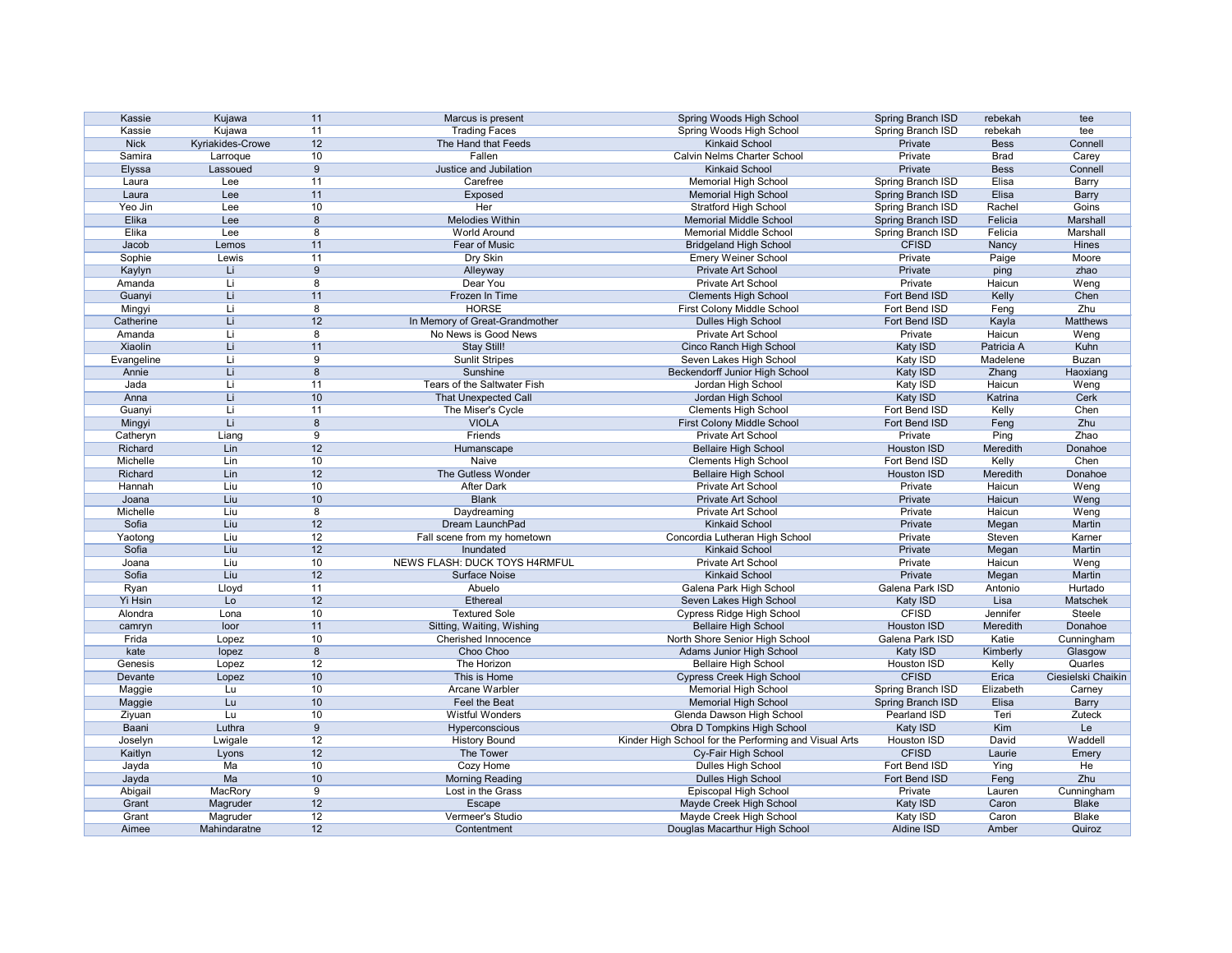| Ashna                | Maknojia          | 8  | Teddy                                                   | League City Intermediate School            | Clear Creek ISD          | Sherry       | White          |
|----------------------|-------------------|----|---------------------------------------------------------|--------------------------------------------|--------------------------|--------------|----------------|
| Anjali               | Mandilwar         | 10 | a long day                                              | <b>Memorial High School</b>                | Spring Branch ISD        | Elisa        | <b>Barry</b>   |
| Christian            | Mandujano         | 12 | The Titan of Celaya                                     | Westfield High School                      | Spring ISD               | Nicholas     | Furlong        |
| Komal                | Maniar            | 8  | Nani                                                    | Seven Lakes Junior High School             | Katy ISD                 | Gina         | Van Hoozer     |
| Marcus               | Mar               | 12 | The Hand                                                | Calvin Nelms Charter School                | Private                  | <b>Brad</b>  | Carey          |
| Madeline             | Marcella          | 11 | Flowers from the Soul                                   | Seven Lakes High School                    | Katy ISD                 | Lisa         | Matschek       |
| Rebecca              | Mares             | 11 | Terry the Octopus                                       | <b>Cypress Creek High School</b>           | <b>CFISD</b>             | Charlee      | Rogers         |
| Maria                | Marinescu         | 10 | Dreamscape                                              | Morton Ranch High School                   | Katy ISD                 | Laura        | Simoneaux      |
| Sienna               | Martinez          | 12 | Arcade                                                  | Klein High School                          | Klein ISD                | Edith        | Gomez          |
| eloyangel            | martinez          | 12 | <b>Right Path</b>                                       | Klein Forest High School                   | Klein ISD                | <b>Misty</b> | Crowe          |
| Gabriel              | Martinez          | 11 | The New Normal                                          | Elsik High School                          | Alief ISD                | Keri         | Reynolds       |
| Avantika             | Matele            | 12 | Be the Voice                                            |                                            | Spring Branch ISD        | Elisa        |                |
| Avantika             |                   | 12 |                                                         | <b>Memorial High School</b>                |                          |              | <b>Barry</b>   |
|                      | Matele            |    | Contemplation                                           | <b>Memorial High School</b>                | Spring Branch ISD        | Elisa        | Barry          |
| Avantika             | Matele            | 12 | Disintegrating                                          | <b>Memorial High School</b>                | Spring Branch ISD        | Elisa        | <b>Barry</b>   |
| Avantika             | Matele            | 12 | Hope                                                    | Memorial High School                       | Spring Branch ISD        | Elisa        | Barry          |
| Avantika             | Matele            | 12 | Look Within                                             | <b>Memorial High School</b>                | <b>Spring Branch ISD</b> | Elisa        | <b>Barry</b>   |
| Avantika             | Matele            | 12 | Perspectives on our Population                          | <b>Memorial High School</b>                | Spring Branch ISD        | Elisa        | Barry          |
| Avantika             | Matele            | 12 | The Forgotten Youth                                     | <b>Memorial High School</b>                | <b>Spring Branch ISD</b> | Elisa        | <b>Barry</b>   |
| Avantika             | Matele            | 12 | <b>Traditional Wisdom</b>                               | <b>Memorial High School</b>                | Spring Branch ISD        | Elisa        | Barry          |
| Dar                  | Mawi              | 12 | Suffocation                                             | DeBakey High School for Health Professions | <b>Houston ISD</b>       | Neda         | Khan           |
| Caleb                | Mcclure           | 11 | Goong goong                                             | St Thomas High School                      | Private                  | <b>MIKE</b>  | <b>NEBEL</b>   |
| Christopher "Topher" | McCord            | 8  | Kuna Woman in Panama                                    | St. John's School                          | Private                  | Mari         | Hellmann       |
| Christopher "Topher" | McCord            | 8  | <b>Mexico City</b>                                      | St. John's School                          | Private                  | Mari         | Hellmann       |
| Avery                | <b>McGoldrick</b> | 11 | Now I see you                                           | <b>Bridgeland High School</b>              | <b>CFISD</b>             | Juan         | Guevara        |
| Ellie                | McNally           | 12 | <b>Reflection Chamber</b>                               | Klein High School                          | Klein ISD                | Jill         | Chauvin        |
| Zoe                  | Mendez            | 12 | "Eco-friendly"                                          | Cinco Ranch High School                    | Katy ISD                 | Theresa      | <b>Burgess</b> |
| Rebeca               | Mendoza           | 10 | Obsessions                                              | Obra D Tompkins High School                | Katy ISD                 | Christie     | Skinner        |
| Rebeca               | Mendoza           | 10 | The Call                                                | Obra D Tompkins High School                | Katy ISD                 | Christie     | <b>Skinner</b> |
| Maria                | Mogollon          | 12 | The Consequences                                        | Obra D Tompkins High School                | Katy ISD                 | Christie     | Skinner        |
| Daniel               | Montifar          | 12 | <b>Clouded Mind</b>                                     | Cypress Woods High School                  | <b>CFISD</b>             | Natasha      | Napier         |
| Emma                 | Moore             | 11 | <b>Reflecting Back</b>                                  | <b>Clear Springs High School</b>           | Clear Creek ISD          | Eric         | Pearce         |
| Celeste              | Moreno            | 11 | Nectar Collector                                        | Cypress Woods High School                  | <b>CFISD</b>             | Christian    | Lausell        |
| Adrian               | Moreno            | 12 | <b>Parsect Rider</b>                                    | Klein Collins High School                  | <b>Klein ISD</b>         | Chelsea      | <b>Baldree</b> |
| <b>Bridgette</b>     | Moreno            | 12 | The Ronin's Courage                                     | Pasadena High School                       | Pasadena ISD             | Lane         | Smolen         |
| Lindey               | Morvan            | 10 | Another Me                                              | Klein Oak High School                      | Klein ISD                | Susan        | Roberts        |
| Shonease             | Murphy            | 12 | The Black Woman's Plight                                | Douglas Macarthur High School              | Aldine ISD               | Elliot       | Chow           |
| Aruna                | Muthupillai       | 12 | To be a Woman                                           | Glenda Dawson High School                  | Pearland ISD             | Teri         | Zuteck         |
| Alexandria           | <b>Nabors</b>     | 12 | Food Apnea                                              | St Agnes Academy                           | Private                  | <b>Terry</b> | Suprean        |
| Shweta               | Nanaaware         | 11 | <b>Chinatown Lanterns</b>                               | Obra D Tompkins High School                | Katy ISD                 | Christie     | Skinner        |
| Shweta               | Nanaaware         | 11 | <b>Self Reflection</b>                                  | Obra D Tompkins High School                | Katy ISD                 | Christie     | Skinner        |
|                      | Neal              | 11 | Mundane Monday                                          | Deer Park High School-S Campus             | Deer Park ISD            | Kate         | Harrel         |
| <b>Bryce</b><br>Linh |                   |    |                                                         |                                            |                          | Paola        |                |
|                      | Nguyen            | 10 | A Feeling's Complexity                                  | Seven Lakes High School                    | Katy ISD                 |              | Longoria       |
| Han                  | Nguyen            | 9  | Concert à La Maison<br><b>Curves of Black and White</b> | Lamar High School                          | Houston ISD              | Dina         | Attar          |
| Angela               | Nguyen            | 11 |                                                         | DeBakey High School for Health Professions | <b>Houston ISD</b>       | Neda         | Khan           |
| Angela               | Nguyen            | 11 | <b>Rocky Potatoes</b>                                   | DeBakey High School for Health Professions | Houston ISD              | Neda         | Khan           |
| Mai                  | Nguyen            | 11 | <b>School Stress</b>                                    | <b>Clements High School</b>                | Fort Bend ISD            | Kelly        | Chen           |
| Autumn               | Nielsen           | 11 | A Winter Storm                                          | Kingwood Park High School                  | Humble ISD               | Sarah        | Wyatt          |
| Pamela               | Noyola            | 12 | <b>Reef Engine</b>                                      | Mayde Creek High School                    | Katy ISD                 | Daniel       | Rodriguez      |
| Adriana              | Oberto            | 11 | <b>Altruistic Partner</b>                               | Langham Creek High School                  | <b>CFISD</b>             | Joshua       | Smith          |
| Zena                 | Ogbeide           | 10 | Reform                                                  | Jordan High School                         | <b>Katy ISD</b>          | Katrina      | Cerk           |
| Lily                 | Ohanian           | 12 | Strength in Adversity                                   | <b>Memorial High School</b>                | Spring Branch ISD        | Elisa        | Barry          |
| Favour               | Okafor            | 12 | Afrofusion                                              | <b>Calvary Episcopal School</b>            | Private                  | Kristina     | Castillo       |
| Javier               | Ordonez           | 12 | Loveful Rage                                            | Elsik High School                          | Alief ISD                | Ronald       | Christensen    |
| Vallery              | Orr               | 12 | <b>Beneath the Surface</b>                              | <b>Memorial High School</b>                | Spring Branch ISD        | Elizabeth    | Carney         |
| Vallery              | Orr               | 12 | Crimson Beneath                                         | <b>Memorial High School</b>                | Spring Branch ISD        | Elizabeth    | Carney         |
| Angelique            | Padura            | 11 | Submerged City                                          | Summer Creek High School                   | Humble ISD               | tori         | hill           |
| Caroline             | Palamountain      | 10 | The Unachievable                                        | St Agnes Academy                           | Private                  | Terry        | Suprean        |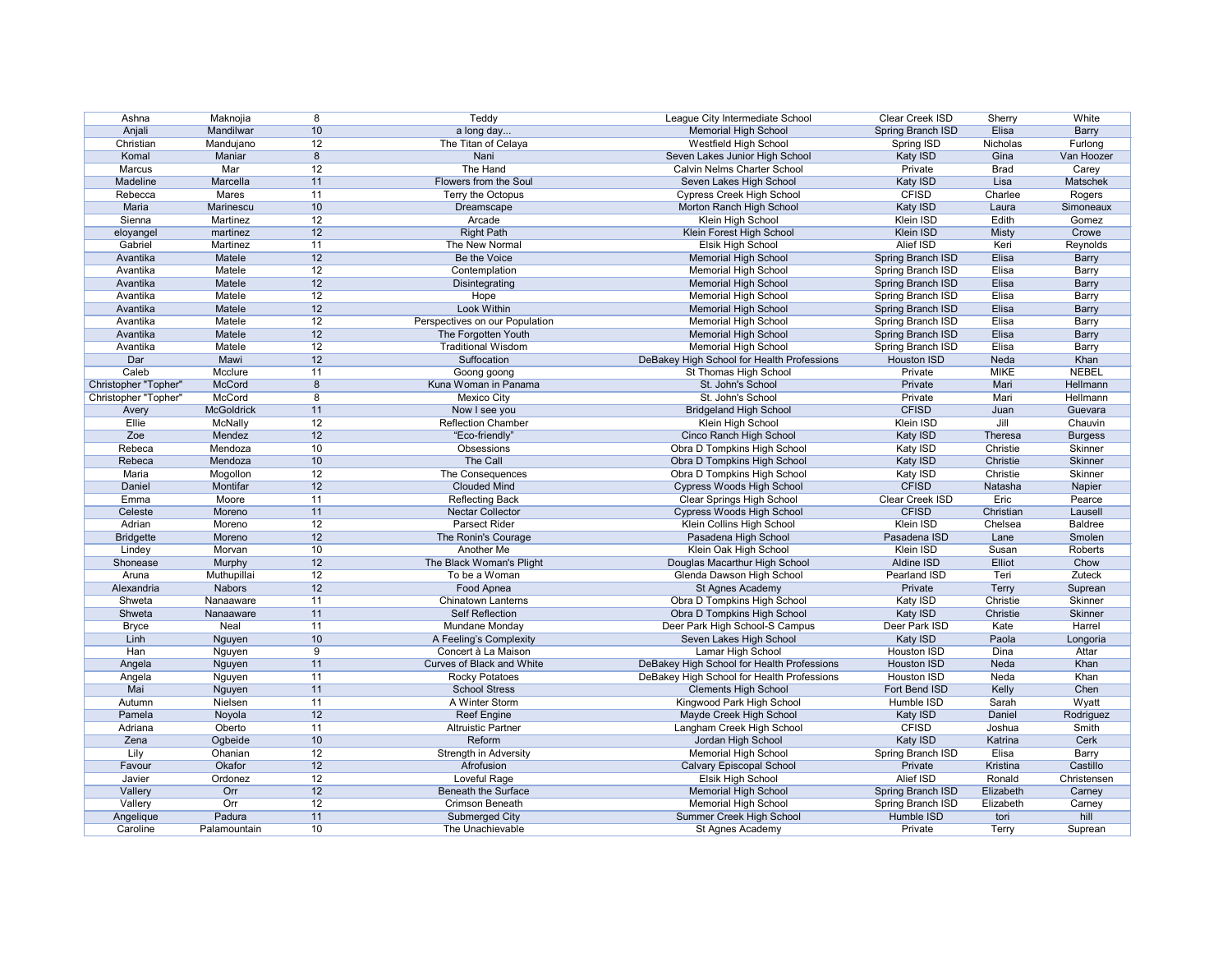| Rilyn              | Pare'           | 12              | Autumn Breeze                      | Westside High School                                  | <b>Houston ISD</b>             | Susan        | Smith          |
|--------------------|-----------------|-----------------|------------------------------------|-------------------------------------------------------|--------------------------------|--------------|----------------|
| Hyewon             | Park            | 9               | "Do you like it?"                  | <b>Elkins High School</b>                             | Fort Bend ISD                  | Ryan         | <b>Morales</b> |
| <b>Grace Sowon</b> | Park            | 10              | Interconnection                    | <b>Elkins High School</b>                             | Fort Bend ISD                  | Ryan         | <b>Morales</b> |
| Grace Sowon        | Park            | 10              | Intertwined                        | <b>Elkins High School</b>                             | Fort Bend ISD                  | Ryan         | Morales        |
| Hyewon             | Park            | 9               | <b>Mixed Feelings</b>              | <b>Elkins High School</b>                             | Fort Bend ISD                  | Ryan         | Morales        |
| Grace Sowon        | Park            | 10              | <b>Over There</b>                  | <b>Elkins High School</b>                             | Fort Bend ISD                  | Ryan         | Morales        |
| Grace Sowon        | Park            | 10              | Three points of view               | <b>Elkins High School</b>                             | Fort Bend ISD                  | Ryan         | Morales        |
| Grace Sowon        | Park            | 10              | Towards the light                  | <b>Elkins High School</b>                             | Fort Bend ISD                  | Ryan         | Morales        |
| Hailey             | Parsons         | 9               |                                    | Pasadena Memorial High School                         | Pasadena ISD                   | Jose         | Alvarez-Lucio  |
| Alyssa             | Parsons         | 12              | Betta Called Alpha                 | <b>Cypress Creek High School</b>                      | <b>CFISD</b>                   | Charlee      | Rogers         |
| Regina             | Paseiro Garduno | 10 <sup>°</sup> | <b>Glimmering Metamorphosis</b>    | Seven Lakes High School                               | Katy ISD                       | Lisa         | Matschek       |
| Zaynah             | Pasha           | 10              | Crimson velveteen                  | Jordan High School                                    | Katy ISD                       | Hailey-Ann   | Booth          |
| Hannah             | Patterson       | 11              | Grandpa, Take Me Back to Yesterday | Glenda Dawson High School                             | Pearland ISD                   | Teri         | <b>Zuteck</b>  |
| Ivan               | Payton          | 12              | <b>Bolts and Wires</b>             | Klein Collins High School                             | Klein ISD                      | Mike         | Hall           |
| Ivan               | Payton          | 12              | To Be Human                        | Klein Collins High School                             | Klein ISD                      | Mike         | Hall           |
| Athena             | Paz             | 11              | Worst in Show                      | Obra D Tompkins High School                           | Katy ISD                       | Christie     | Skinner        |
| Vienna             | Pender          | 11              | <b>Distress</b>                    | <b>Bridgeland High School</b>                         | <b>CFISD</b>                   | Nancy        | <b>Hines</b>   |
| Judit              | Perez           | 12              | bllijnp9u                          | Langham Creek High School                             | <b>CFISD</b>                   | Elizabeth    | Martinez       |
| Melany             | Perez           | 12              | <b>Cherished in Spring</b>         | Westside High School                                  | <b>Houston ISD</b>             | Susan        | Smith          |
| Anahi              | Perez           | 12              |                                    | Eastwood Academy                                      | Houston ISD                    | luis         |                |
| Erika              | Perez           | 8               | Flowing<br>Vibin'                  | O'donnell Middle School                               | Alief ISD                      | Kelsey       | perez<br>Wu    |
|                    |                 |                 |                                    |                                                       |                                |              |                |
| Hana               | Perez           | 11              | Yearning                           | Obra D Tompkins High School                           | Katy ISD<br><b>Houston ISD</b> | Christie     | Skinner        |
| Melany             | Perez           | 12              | Zephyrus                           | Westside High School                                  |                                | Susan        | Smith          |
| Nicole             | Perez-Escobar   | 11              | Koi Character                      | Obra D Tompkins High School                           | Katy ISD                       | Christie     | Skinner        |
| Grace              | Pernoud         | 12              | Parmesan-Crusted Walleye           | <b>Memorial High School</b>                           | Spring Branch ISD              | Elisa        | <b>Barry</b>   |
| Thu                | Pham            | 10 <sup>°</sup> | Gia dình là nhà, nhà là gia dình.  | Kerr High School                                      | Alief ISD                      | Janine       | <b>Dykes</b>   |
| Nguyen             | Phan            | 11              | untitled 2                         | Klein Cain High School                                | Klein ISD                      | Joel         | Cook           |
| Katherine          | <b>Phillips</b> | 12              | forgettfull                        | St Agnes Academy                                      | Private                        | Terry        | Suprean        |
| Katherine          | <b>Phillips</b> | 12              | nestolgia                          | St Agnes Academy                                      | Private                        | Terry        | Suprean        |
| Kaci               | Pierce          | 12              | The daily struggle                 | Obra D Tompkins High School                           | Katy ISD                       | Christie     | Skinner        |
| Jemima             | Pierre          | 12              | <b>Muted Fire</b>                  | DeBakey High School for Health Professions            | <b>Houston ISD</b>             | Neda         | Khan           |
| lan                | Plaisance       | 12              | <b>Rush Hour</b>                   | <b>Bridgeland High School</b>                         | <b>CFISD</b>                   | Juan         | Guevara        |
| Zoe                | Polk            | 10 <sup>°</sup> | <b>Measuring Together</b>          | North Shore Senior High School                        | Galena Park ISD                | Katie        | Cunningham     |
| Hannah             | Poon            | 11              | Gems from Grandpa's Garden         | Ridge Point High School                               | Fort Bend ISD                  | Jinny        | Pham           |
| Coslee             | Price           | 8               | Persimmons                         | T. H. ROGERS SCHOOL                                   | <b>Houston ISD</b>             | Jordan       | Eggers         |
| Chloe              | Pruett          | 12              | Washed Away                        | <b>Memorial High School</b>                           | Spring Branch ISD              | Elisa        | Barry          |
| Kenadie            | Pugh            | 9               | My Way                             | <b>Clear Springs High School</b>                      | Clear Creek ISD                | Elizabeth    | Welch          |
| Zoe                | Puno            | 12              | Germs!                             | Obra D Tompkins High School                           | Katy ISD                       | Christie     | Skinner        |
| Darci              | Purdy           | 10              | Through your eyes                  | St Agnes Academy                                      | Private                        | Laura        | Costa          |
| Marguerite         | Pyne            | 10              | The Hand                           | <b>Kinkaid School</b>                                 | Private                        | <b>Bess</b>  | Connell        |
| Marguerite         | Pyne            | 10 <sup>°</sup> | The Hen                            | <b>Kinkaid School</b>                                 | Private                        | <b>Bess</b>  | Connell        |
| Vanessa            | Qi              | 8               | Others                             | Cinco Ranch Junior High School                        | Katy ISD                       | Ben          | Xu             |
| Ryan               | Qiu             | 10              | Antiquity                          | <b>Clements High School</b>                           | Fort Bend ISD                  | Ying         | He             |
| Amber              | Qu              | 12              | <b>Frost Bite</b>                  | <b>Clements High School</b>                           | Fort Bend ISD                  | Kelly        | Chen           |
| Amber              | Qu              | 12              | My Nature                          | <b>Clements High School</b>                           | Fort Bend ISD                  | Kelly        | Chen           |
| Amber              | Qu              | 12              | <b>RED</b>                         | <b>Clements High School</b>                           | Fort Bend ISD                  | Kelly        | Chen           |
| Amber              | Qu              | 12              | Rock Face                          | <b>Clements High School</b>                           | Fort Bend ISD                  | Kelly        | Chen           |
| Katherine          | Raguso          | 12              | Mirror                             | Kinder High School for the Performing and Visual Arts | Houston ISD                    | Vicki        | Fowler         |
| Kevin              | Ramirez         | 10 <sup>°</sup> | Rubber and Shade                   | DeBakey High School for Health Professions            | Houston ISD                    | Neda         | Khan           |
| Natalie            | Rangel          | 11              | dark and alone                     | Galena Park High School                               | Galena Park ISD                | Wesley       | Frey           |
| Jenire             | Resendiz-Aquino | 12              | Felicidad                          | Eastwood Academy                                      | Houston ISD                    | luis         | perez          |
| Evan               | Ringwald        | 10 <sup>°</sup> | Spiral                             | Episcopal High School                                 | Private                        | Kate         | Philbrick      |
| <b>Travis</b>      | <b>Rios</b>     | 12              | Fall to Conformity                 | Pasadena High School                                  | Pasadena ISD                   | Lane         | Smolen         |
| Julieta            | Rios            | 10              | Winning the Game                   | Langham Creek High School                             | <b>CFISD</b>                   | Elizabeth    | Martinez       |
| Velinda            | Rivera          | 8               | News and Roses                     | Schindewolf Intermediate School                       | Klein ISD                      | Samantha     | Lacey          |
| Ana                | Rodriguez       | 12              | <b>Ana's Donuts</b>                | Westfield High School                                 | Spring ISD                     | Amanda       | <b>Byers</b>   |
| Chloe              | Romero          | 12              | Into the Piano                     | St Agnes Academy                                      | Private                        | <b>Terry</b> | Suprean        |
|                    |                 |                 |                                    |                                                       |                                |              |                |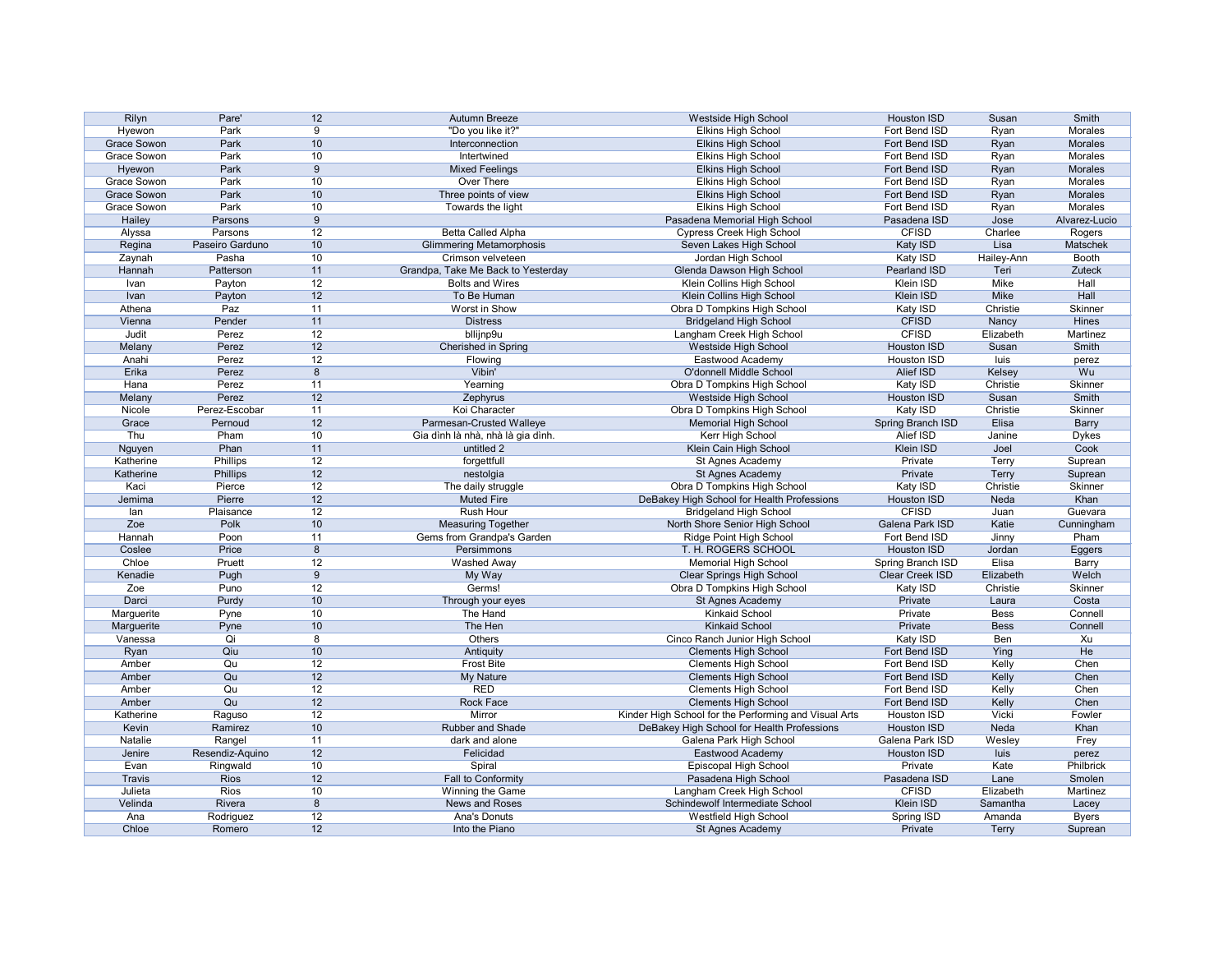| Alex           | Rosales        | 8  | Perseverance                     | Schindewolf Intermediate School                       | Klein ISD          | Samantha      | Lacey           |
|----------------|----------------|----|----------------------------------|-------------------------------------------------------|--------------------|---------------|-----------------|
| <b>Noe</b>     | Rosales        | 10 | <b>Skewed</b>                    | <b>Cypress Lakes High School</b>                      | <b>CFISD</b>       | Shauna        | Martin          |
| Ricardo        | Rosales        | 12 | The Growth of my Architecture    | Klein Cain High School                                | Klein ISD          | Tiara         | Woods           |
| Kylee          | <b>Ruiz</b>    | 11 | <b>True Colors</b>               | <b>Bridgeland High School</b>                         | <b>CFISD</b>       | Juan          | Guevara         |
| Vincent        | Runnoe         | 11 | <b>Helmet Tea Time</b>           | Katy High School                                      | Katy ISD           | <b>Brent</b>  | Kramlich        |
| Anna           | Rutledge       | 12 | Sense of Completion              | St Agnes Academy                                      | Private            | Terry         | Suprean         |
| Aarthi         | Salver         | 11 | <b>Sisters</b>                   | Obra D Tompkins High School                           | Katy ISD           | Christie      | Skinner         |
| Jocelyn        | Sanchez        | 8  | Gaze                             | Meyerland Performing & Visual Arts Middle School      | <b>Houston ISD</b> | Christina     | Gonzalez        |
| Odalis         | Santacruz      | 11 | A Small World                    | <b>Bellaire High School</b>                           | Houston ISD        | Kelly         | Quarles         |
| Danna          | Santamaria     | 12 | kalopsia.                        | Douglas Macarthur High School                         | Aldine ISD         | Elliot        | Chow            |
| Danna          | Santamaria     | 12 | <b>Toxic Positivity</b>          | Douglas Macarthur High School                         | Aldine ISD         | <b>Elliot</b> | Chow            |
|                |                |    |                                  |                                                       |                    |               |                 |
| Max            | Scholl         | 11 | Contempt                         | Village High School                                   | Private            | Selene        | <b>Bautista</b> |
| Chloe          | Shao           | 8  | <b>Adorned With Flowers</b>      | Prviate Art School                                    | Private            | ping          | zhao            |
| Chloe          | Shao           | 8  | <b>Girl With Color</b>           | Private Art School                                    | Private            | ping          | zhao            |
| Ammar          | Shariq Islam   | 8  | <b>Crystal Chills</b>            | Ulrich Intermediate School                            | Klein ISD          | Meredith      | Waggoner        |
| Tianran        | Shen           | 10 | Childhood                        | <b>Bellaire High School</b>                           | <b>Houston ISD</b> | Meredith      | Donahoe         |
| Avery          | Shepherd       | 11 | A Pondered Retreat               | <b>Clements High School</b>                           | Fort Bend ISD      | Kelly         | Chen            |
| Viki           | Shi            | 11 | Mask of Deception                | <b>Clements High School</b>                           | Fort Bend ISD      | Kelly         | Chen            |
| Viki           | Shi            | 11 | She's a Beauty when She's Asleep | <b>Clements High School</b>                           | Fort Bend ISD      | Kelly         | Chen            |
| Jasmine        | Sidhu          | 10 | Frozen Maple                     | DeBakey High School for Health Professions            | <b>Houston ISD</b> | Neda          | Khan            |
| Jasmine        | Sidhu          | 10 | Springtime                       | DeBakey High School for Health Professions            | <b>Houston ISD</b> | Neda          | Khan            |
| Lucia          | Silva          | 12 | <b>Deconstructive Process</b>    | Kinder High School for the Performing and Visual Arts | <b>Houston ISD</b> | David         | Waddell         |
| Ariana         | <b>Smith</b>   | 12 | At Sea                           | Klein Forest High School                              | Klein ISD          | Catherine     | Ray             |
| Sabrina        | Smith          | 9  | Insomnia                         | Obra D Tompkins High School                           | Katy ISD           | Kim           | Le              |
| Teresa         | So             | 11 | A long life                      | Stephen F Austin High School                          | Fort Bend ISD      | nancy         | dunlevy         |
| Kaitlyn        | Soule          | 9  | Elegant                          | Cinco Ranch High School                               | Katy ISD           | Haicun        | Weng            |
| Daisy          | Sparrow        | 11 | Crab                             | Private Art School                                    | Private            | ping          | zhao            |
| Ramya          | Srinivasan     | 10 | Window to the Universe           | Seven Lakes High School                               | Katy ISD           | Lisa          | Matschek        |
| Thomas         | Stith          | 12 | One Up                           | St. John's School                                     | Private            | Daniel        | Havel           |
|                | <b>Stith</b>   | 12 | Whenever                         | St. John's School                                     | Private            | Clay          | Guinn           |
| Thomas         |                |    |                                  |                                                       |                    |               |                 |
| Ladin          | <b>Strauss</b> | 10 | <b>Chinese Fish Market</b>       | Kinkaid School                                        | Private            | <b>Bess</b>   | Connell         |
| Kate           | <b>Stuyck</b>  | 11 | Done with Diets                  | <b>Memorial High School</b>                           | Spring Branch ISD  | Elisa         | <b>Barry</b>    |
| Kate           | Stuyck         | 11 | <b>Unexpected Moment</b>         | <b>Memorial High School</b>                           | Spring Branch ISD  | Elisa         | <b>Barry</b>    |
| Jiayi          | Su             | 11 | <b>Tibetan Girl</b>              | Village High School                                   | Private            | Selene        | <b>Bautista</b> |
| Ashwin         | Subramanian    | 11 | Diary Entry:056                  | Obra D Tompkins High School                           | Katy ISD           | Christie      | Skinner         |
| Lena           | Sugg           | 12 | Unattainable                     | <b>Memorial High School</b>                           | Spring Branch ISD  | Elisa         | <b>Barry</b>    |
| <b>Brandon</b> | Sun            | 11 | 6 Years Later                    | <b>Bellaire High School</b>                           | Houston ISD        | Kelly         | Quarles         |
| Jerry          | Sun            | 11 | Overzealousness                  | Seven Lakes High School                               | Katy ISD           | Haicun        | Weng            |
| Jerry          | Sun            | 11 | Still-life from 2020             | Seven Lakes High School                               | Katy ISD           | Madelene      | <b>Buzan</b>    |
| Nidhi          | Suraparaju     | 10 | From One Generation to Another   | Jordan High School                                    | Katy ISD           | Katrina       | Cerk            |
| Ava            | Sweitzer       | 11 | Dazed                            | St Agnes Academy                                      | Private            | Terry         | Suprean         |
| Ava            | Sweitzer       | 11 | The Cry For Help                 | St Agnes Academy                                      | Private            | <b>Terry</b>  | Suprean         |
| Fayobami       | Taiwo          | 12 | <b>Mental Static</b>             | DeBakey High School for Health Professions            | <b>Houston ISD</b> | Neda          | Khan            |
| Fayobami       | Taiwo          | 12 | Out of It                        | DeBakey High School for Health Professions            | <b>Houston ISD</b> | Neda          | Khan            |
| Grace          | Tan            | 9  | <b>Beautiful Concealment</b>     | <b>Clements High School</b>                           | Fort Bend ISD      | Holly         | Gottula         |
| Grace          | Tan            | 9  | Inviting                         | <b>Clements High School</b>                           | Fort Bend ISD      | Holly         | Gottula         |
| Kassia         | Tan            | 8  | Next Bride                       | Private Art School                                    | Private            |               | zhao            |
| Kassia         | Tan            | 8  | The Vast Unknown                 | Private Art School                                    | Private            | ping          | zhao            |
|                |                |    |                                  |                                                       |                    | ping          |                 |
| <b>Brady</b>   | Teng           | 11 | <b>Shattered History</b>         | Seven Lakes High School                               | Katy ISD           | Haicun        | Weng            |
| Cooper         | Thielemann     | 8  | The Hands That Guide Me          | Seven Lakes Junior High School                        | Katy ISD           | Gina          | Van Hoozer      |
| Kelly          | Thompson       | 10 | Unknown                          | Calvin Nelms Charter School                           | Private            | <b>Brad</b>   | Carey           |
| <b>Myles</b>   | Tran           | 9  | 010621                           | The WIDE School                                       | Private            | Dandee        | Danao           |
| Harris         | Tran           | 12 | Spoon Inspection                 | Cypress Woods High School                             | <b>CFISD</b>       | Natasha       | Napier          |
| Sam            | Trinh          | 9  | <b>School Photo</b>              | Northland Christian School                            | Private            | Katie         | Lopez           |
| Cynthia        | Tso            | 10 | Lost in the Crowd                | <b>Clements High School</b>                           | Fort Bend ISD      | Kelly         | Chen            |
| Sherin         | <b>Tzoc</b>    | 11 | <b>Missing Piece</b>             | Elsik High School                                     | Alief ISD          | Vinh          | Ngo             |
| Morgyn         | Valentin       | 10 | Crayons                          | Atascocita High School                                | Humble ISD         | Mick          | Watson          |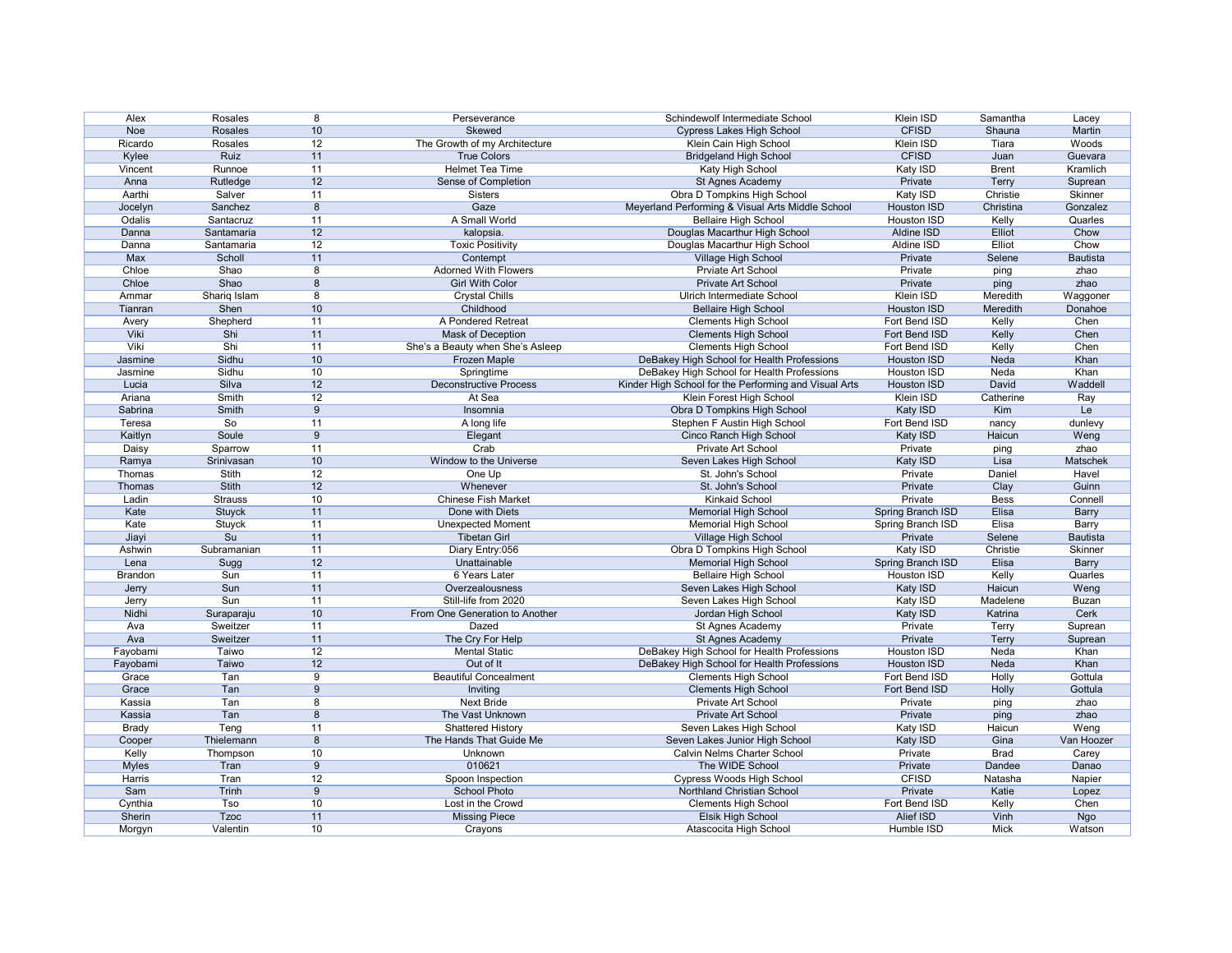| <b>Brandon</b> | Vargas               | 12             | School is Dull               | Pasadena Memorial High School                         | Pasadena ISD       | Jose           | Alvarez-Lucio     |
|----------------|----------------------|----------------|------------------------------|-------------------------------------------------------|--------------------|----------------|-------------------|
| <b>Brandon</b> | Vargas               | 12             | <b>Sweet Dreams</b>          | Pasadena Memorial High School                         | Pasadena ISD       | Jose           | Alvarez-Lucio     |
| Sienna         | Venegas              | 8              | Golden Hour                  | Schindewolf Intermediate School                       | Klein ISD          | Samantha       | Lacey             |
| Alex           | Venkatesan           | 12             | The Dark Truth of Water      | <b>Bridgeland High School</b>                         | <b>CFISD</b>       | Juan           | Guevara           |
| Hannah         | <b>Vickers</b>       | 11             | Crazy for You                | <b>Cypress Woods High School</b>                      | <b>CFISD</b>       | Qindeel        | <b>Butt</b>       |
| Zoe            | Villalobos           | 9              | The Stages of Grief          | Lamar High School                                     | <b>Houston ISD</b> | Robert         | <b>Stiles</b>     |
| Alexander      | <b>Vitek</b>         | 12             | Sound in Motion              | <b>Clements High School</b>                           | Fort Bend ISD      | Kelly          | Chen              |
| Khang          | Vo                   | 11             | Garden Of Imagination        | J Frank Dobie High School                             | Pasadena ISD       | Stephanie      | Albert            |
| <b>Nhi</b>     | V <sub>O</sub>       | 8              | Peace and War                | Schindewolf Intermediate School                       | <b>Klein ISD</b>   | Samantha       | Lacey             |
| <b>Britney</b> | Vo                   | 12             | Pizza Night                  | Seven Lakes High School                               | Katy ISD           | Madelene       | <b>Buzan</b>      |
| Daisy          | V <sub>u</sub>       | 12             | Eye Didn't Know              | George Bush High School                               | Fort Bend ISD      | <b>Bonneth</b> | <b>Rios Ramos</b> |
| Celeste        | Vultaggio            | 8              | Strelitzia                   | Hofius Intermediate School                            | Klein ISD          | Holly          | Dudzik            |
| Claire         | Waller               | 12             | The Dream of Horses          | Kinder High School for the Performing and Visual Arts | <b>Houston ISD</b> | David          | Waddell           |
| Hannah         | Wang                 | 8              | A Girl from the Slums        | Sartartia Middle School                               | Fort Bend ISD      | Feng           | Zhu               |
| Luke           | Wang                 | 9              | Angry Baby                   | Private Art School                                    | Private            | ping           | zhao              |
| Vivian         | Wang                 | 12             | Dazed                        | <b>Clements High School</b>                           | Fort Bend ISD      | Kelly          | Chen              |
| Renae          | Wang                 | 10             | Guardian                     | <b>Memorial High School</b>                           | Spring Branch ISD  | Elisa          | <b>Barry</b>      |
| Emily          | Wang                 | 8              | <b>I BELIEVE</b>             | Fort Settlement Middle School                         | Fort Bend ISD      | Feng           | Zhu               |
| Tong           | Wang                 | 11             | Joy Amidst Hardship          | <b>Elkins High School</b>                             | Fort Bend ISD      | Feng           | Zhu               |
| Renae          | Wang                 | 10             | Taste of Hometown            | <b>Memorial High School</b>                           | Spring Branch ISD  | Elisa          | Barry             |
| tianyu         | wang                 | 11             | The Remaining Red            | Dulles High School                                    | Fort Bend ISD      | Kayla          | Matthews          |
| Sihan          | Wang                 | $\overline{7}$ | Windows                      | Fort Settlement Middle School                         | Fort Bend ISD      | Yingde         | WU                |
| Joshua         | Washington           | 8              | Double Take                  | Park View Intermediate School                         | Pasadena ISD       | Leah           | Adams             |
| Joshua         |                      | 8              | Peek a Boo                   | Park View Intermediate School                         | Pasadena ISD       | Leah           | Adams             |
| Camille        | Washington<br>Watson | 11             | A Warm Frams                 | <b>Kinkaid School</b>                                 | Private            | <b>Bess</b>    | Connell           |
| Camille        | Watson               | 11             |                              | Kinkaid School                                        | Private            |                | Connell           |
|                |                      |                | Garage<br><b>Pink Nature</b> |                                                       | <b>CFISD</b>       | <b>Bess</b>    |                   |
| inaya          | wazir                | 12             |                              | <b>Bridgeland High School</b>                         |                    | Juan           | Guevara           |
| Tracy          | Wei                  | 12             | Glitch, Beyond the Cracks    | Stephen F Austin High School                          | Fort Bend ISD      | nancy          | dunlevy           |
| Lillian        | Wei                  | 12             | Newly Hatched                | <b>Clements High School</b>                           | Fort Bend ISD      | Holly          | Gottula           |
| <b>Tracy</b>   | Wei                  | 12             | The Overthinker              | Stephen F Austin High School                          | Fort Bend ISD      | nancy          | dunlevy           |
| <b>Tracy</b>   | Wei                  | 12             | Unleash Me                   | Stephen F Austin High School                          | Fort Bend ISD      | nancy          | dunlevy           |
| Jules          | Weinstein            | 10             | Crazy Keyboard               | Episcopal High School                                 | Private            | Japheth        | Storlie           |
| Reggini        | Willis               | 8              | The Old                      | Schindewolf Intermediate School                       | Klein ISD          | Samantha       | Lacey             |
| Rachael        | Won                  | 9              | <b>Strings of Unity</b>      | <b>Memorial High School</b>                           | Spring Branch ISD  | Marilyn        | Guerinot          |
| Lillian        | Wu                   | 8              | <b>Handy Girl</b>            | <b>Private Art School</b>                             | Private            | ping           | zhao              |
| Lina           | Wu                   | 11             | My Little Tiger Shoes        | Kinder High School for the Performing and Visual Arts | Houston ISD        | David          | Waddell           |
| Katherine      | Xie                  | 9              | <b>Rainy Day</b>             | Glenda Dawson High School                             | Pearland ISD       | Teri           | Zuteck            |
| Reina          | Xu                   | 11             | <b>Rainy Day</b>             | Private Art School                                    | Private Art School | Ping           | Zhao              |
| Lanxi          | Xu                   | 10             | <b>Woven Seats</b>           | DeBakey High School for Health Professions            | <b>Houston ISD</b> | Neda           | Khan              |
| Kathleen       | Yan                  | 8              | Grandpa at work              | Fort Settlement Middle School                         | Fort Bend ISD      | Feng           | Zhu               |
| Ashley         | Yang                 | 10             | Day By Day                   | Seven Lakes High School                               | Katy ISD           | Mo             | Sha               |
| Daphnie        | Yang                 | 12             | <b>Distorted Perspective</b> | Seven Lakes High School                               | Katy ISD           | Haicun         | Weng              |
| Daphnie        | Yang                 | 12             | <b>Waves of Anxiety</b>      | Seven Lakes High School                               | Katy ISD           | Haicun         | Weng              |
| Anna           | Yi                   | 8              | Iridescent                   | Awty International School                             | Private            | ping           | zhao              |
| Selihom        | Yifter               | 10             | Choices                      | <b>Bellaire High School</b>                           | <b>Houston ISD</b> | Kelly          | Quarles           |
| Kylie          | Young                | 12             | Daydreaming                  | Klein High School                                     | Klein ISD          | Edith          | Gomez             |
| Renee          | yu                   | 12             | Submerged                    | <b>Clements High School</b>                           | Fort Bend ISD      | Kelly          | Chen              |
| Qia            | Yu                   | 10             | The Man with Cigarettes      | <b>Clements High School</b>                           | Fort Bend ISD      | Kelly          | Chen              |
| Shengjun       | Yue                  | 12             | prayers in the wind          | <b>Westbury Christian School</b>                      | Private            | Feng           | Zhu               |
| Chloe          | Zagorski             | 10             | In-Between                   | Episcopal High School                                 | Private            | Lauren         | Cunningham        |
| Yass           | Zamani               | 12             | Child of God                 | <b>Memorial High School</b>                           | Spring Branch ISD  | Elisa          | <b>Barry</b>      |
| Jessica        | Zhang                | 12             | <b>Barbs and Knots</b>       | <b>Clements High School</b>                           | Fort Bend ISD      | Kelly          | Chen              |
| Jessica        | Zhang                | 12             | In A Blink; It All Passes    | <b>Clements High School</b>                           | Fort Bend ISD      | Kelly          | Chen              |
| Grace          | Zhang                | 12             | <b>Know Autism</b>           | Private Art School                                    | Private            | Yaowu          | Zhang             |
| Nina           | Zhang                | 12             | <b>My Dead Friends</b>       | <b>Bellaire High School</b>                           | <b>Houston ISD</b> | Kelly          | Quarles           |
| <b>Elise</b>   | Zhang                | 8              | Patterns From the Motherland | Rodger & Ellen Beck Jr High School                    | Katy ISD           | Darleen        | Deupree           |
|                |                      |                |                              |                                                       |                    |                |                   |